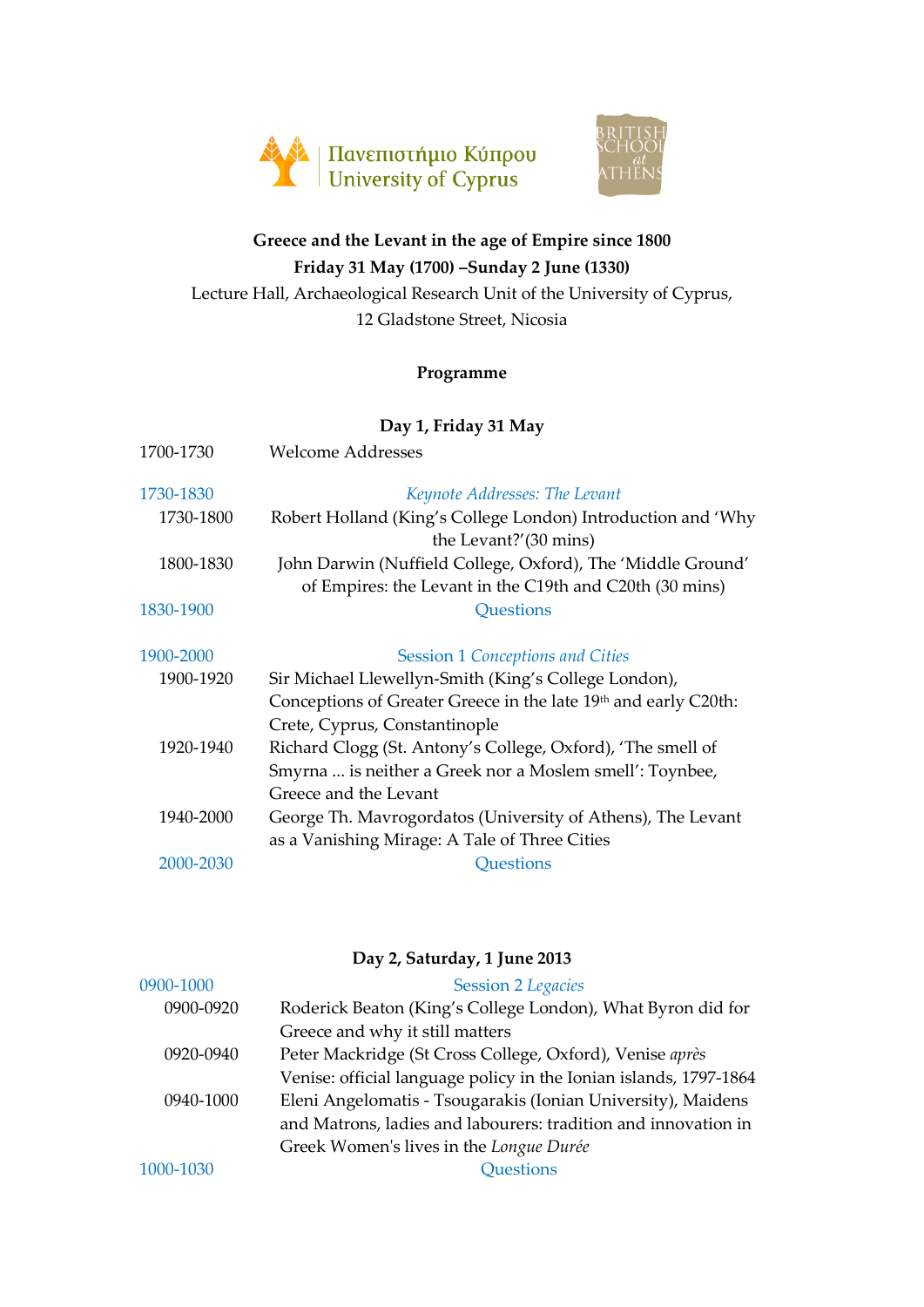| 1030-1130<br>1030-1050 | Session 3 Trade and finance<br>Maria Christina Chatziioannou (Institute for Historical<br>Research/National Hellenic Research Foundation), The role of<br>Greek trade networks in the development of Anglo-Greek<br>economic and diplomatic relations in the 19th century' |
|------------------------|----------------------------------------------------------------------------------------------------------------------------------------------------------------------------------------------------------------------------------------------------------------------------|
| 1050-1110              | Diana Markides (University of Cyprus), Bailed in: Cyprus and<br>Ottoman Bankruptcy, 1878-1914                                                                                                                                                                              |
| 1110-1130              | George Kazamias-Maria Panayiotou (University of Cyprus),<br>Cyprus' trade with the Levant, 1881-1946/7                                                                                                                                                                     |
| 1130-1200              | <b>Questions</b>                                                                                                                                                                                                                                                           |
| 1215-1315              | Session 4 The Levant in Policy in the $20th$ c.                                                                                                                                                                                                                            |
| 1215-1235              | Alexander Kitroeff (Haverford College), Another Great Idea?<br>Greek Views of the Eastern Mediterranean 1920s-1960s                                                                                                                                                        |
| 1235-1255              | Manolis Koumas (Open University of Cyprus), Western<br>dependence, levantine bonds: Greece and the making of the<br>state of Israel, 1947-1956                                                                                                                             |
| 1255-1315              | Anastasia Yiangou (University of Cyprus), The British and the<br>Levant in the 1940s: the experience of Cyprus and the<br>Dodecanese                                                                                                                                       |
| 1315-1345              | Questions                                                                                                                                                                                                                                                                  |
|                        |                                                                                                                                                                                                                                                                            |
| 1700-1800              | Session 5 Modernity and Modernisation                                                                                                                                                                                                                                      |
| 1700-1720              | Evanthis Hatzivassiliou (University of Athens), The Claim to<br>Enter Modernity: the Greek National Programme in<br>Perspective                                                                                                                                            |
| 1720-1740              | Lykourgos Kourkouvelas (Open University of Cyprus),<br>Greece's Westernizers: Political Programmes and Perceptions<br>of the 'East', 1930-1970                                                                                                                             |
| 1740-1800              | Effie Pedaliu (LSE), Distancing History and the Final Sprint<br>towards the West? Human Rights in Greece and the American<br>Century                                                                                                                                       |
| 1800-1830              | Questions                                                                                                                                                                                                                                                                  |
| 1830-1930              | Session 6 Strategic issues                                                                                                                                                                                                                                                 |
| 1830-1850              | Simon Ball (University of Leeds), Strategic Victory in the                                                                                                                                                                                                                 |
|                        | <b>Twentieth Century Mediterranean</b>                                                                                                                                                                                                                                     |
| 1850-1910              | Klearchos Kyriakides (University of Hertfordshire), The 'key'<br>and the 'keyhole': Cyprus, the Suez Canal and the projection of<br>British military power since 1878                                                                                                      |
| 1910-1930              | Anastasia Hamatsou, 'Don' t let us spoil the ship for a ha' p'<br>orth of heretics': the minor communities and the micro<br>strategic concerns in the Cyprus Settlement                                                                                                    |
| 1930-2000              | Questions                                                                                                                                                                                                                                                                  |